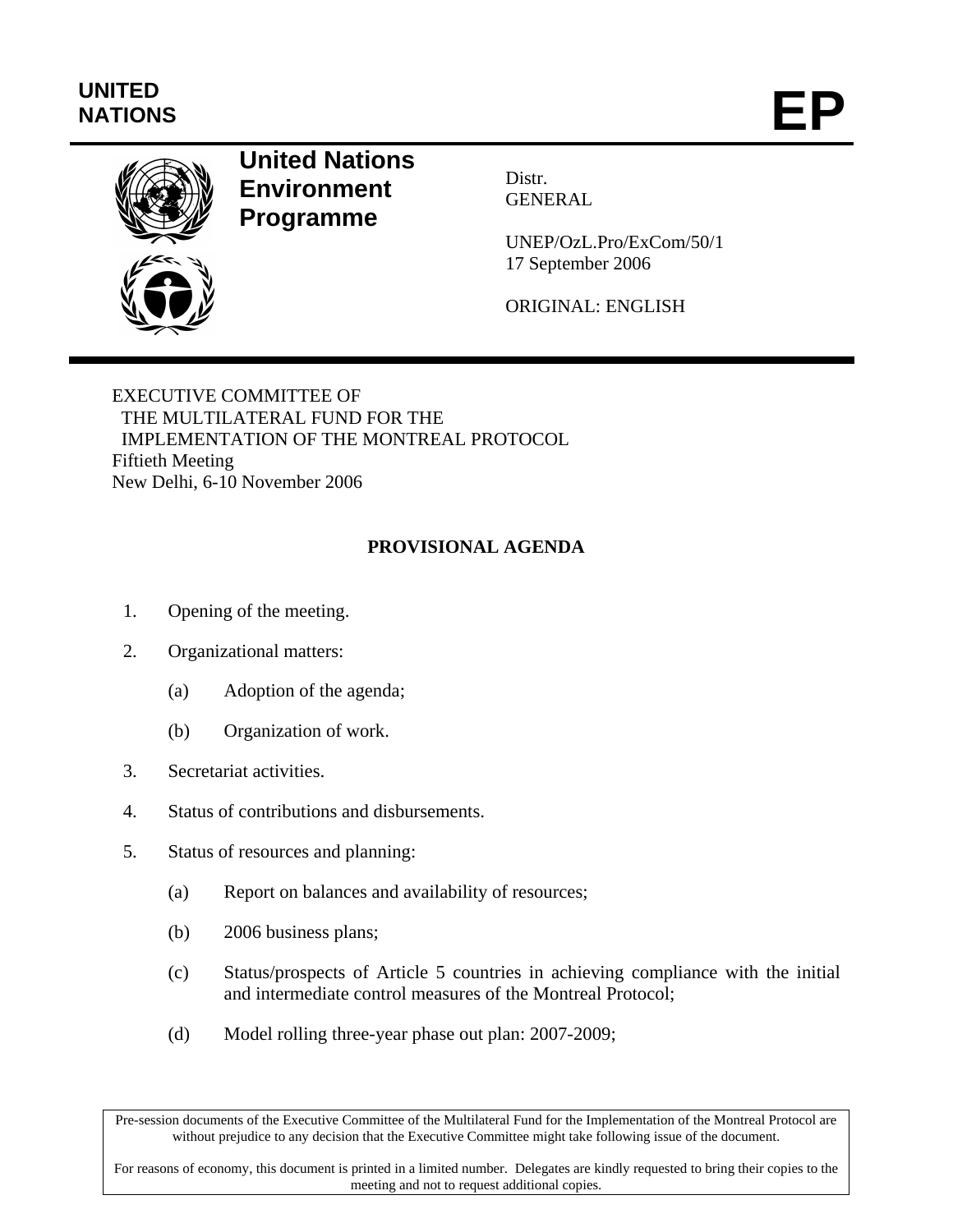- (e) Priorities for the triennium 2006-2008, beyond the needs identified by the model rolling three-year phase-out plan, taking into account the remaining US \$40 million in unallocated funds for the triennium (follow-up to decisions  $49/4$  (c) and (g)).
- 6. Programme implementation:
	- (a) Monitoring and implementation:
		- (i) Final evaluation report on cases of non-compliance (follow-up to decision 46/6);
		- (ii) 2005 consolidated project completion report;
		- (iii) Draft Monitoring and Evaluation work programme for the year 2007;
	- (b) Project implementation delays;
	- (c) Annual tranche submission delays;
	- (d) Report on implementation of approved projects with specific reporting requirements.
- 7. Project proposals:
	- (a) Overview of issues identified during project review;
	- (b) Bilateral cooperation;
	- (c) Amendments to work programmes for 2006:
		- (i) UNDP;
		- (ii) UNEP;
		- (iii) UNIDO;
		- (iv) World Bank;
	- (d) Compliance Assistance Programme (CAP) budget and work programme for UNEP for the year 2007;
	- (e) 2007 core unit costs for UNDP, UNIDO and the World Bank and follow-up to decision  $49/7$  (c);
	- (f) Investment projects.
- 8. Country programmes.